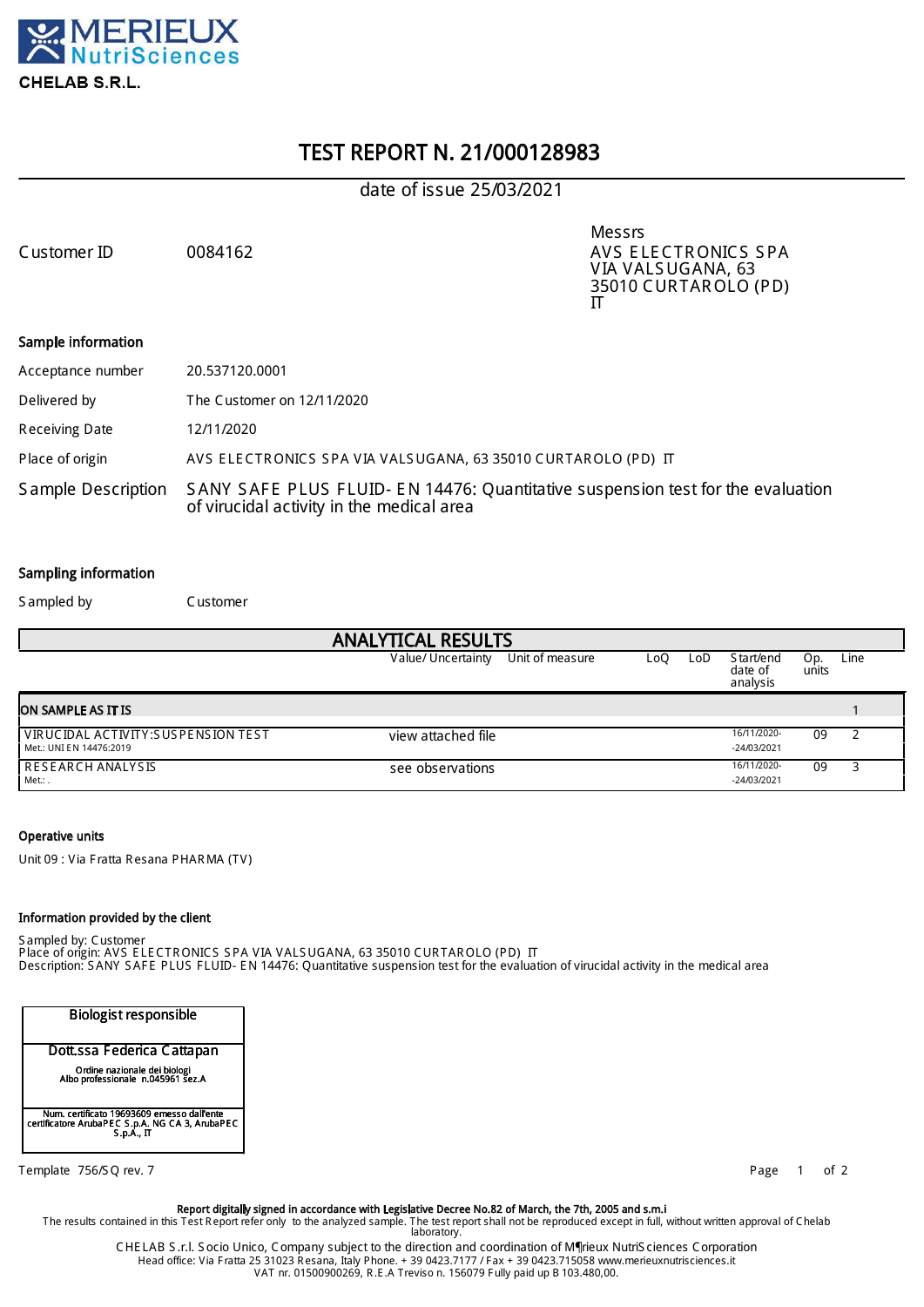

CHELAB S.R.L. follow test report n. 21/000128983

- If not otherwise specified, the uncertainty is extended and has been calculated with a coverage factor k=2 corresponding to a probability interval of about 95%. - LoD is the detection<br>Ilmit and identifies a confidence in Customer are always provided by the Customer.

Template 756/SQ rev. 7 **Page 2** of 2

END OF TEST REPORT

Report digitally signed in accordance with Legislative Decree No.82 of March, the 7th, 2005 and s.m.i The results contained in this Test R eport refer only to the analyzed sample. The test report shall not be reproduced except in full, without written approval of C helab laboratory.

C HE LAB S .r.l. S ocio Unico, C ompany subject to the direction and coordination of Mérieux NutriS ciences Corporation Head office: Via F ratta 25 31023 R esana, Italy Phone. + 39 0423.7177 / F ax + 39 0423.715058 www.merieuxnutrisciences.it VAT nr. 01500900269, R.E .A Treviso n. 156079 F ully paid up € 103.480,00.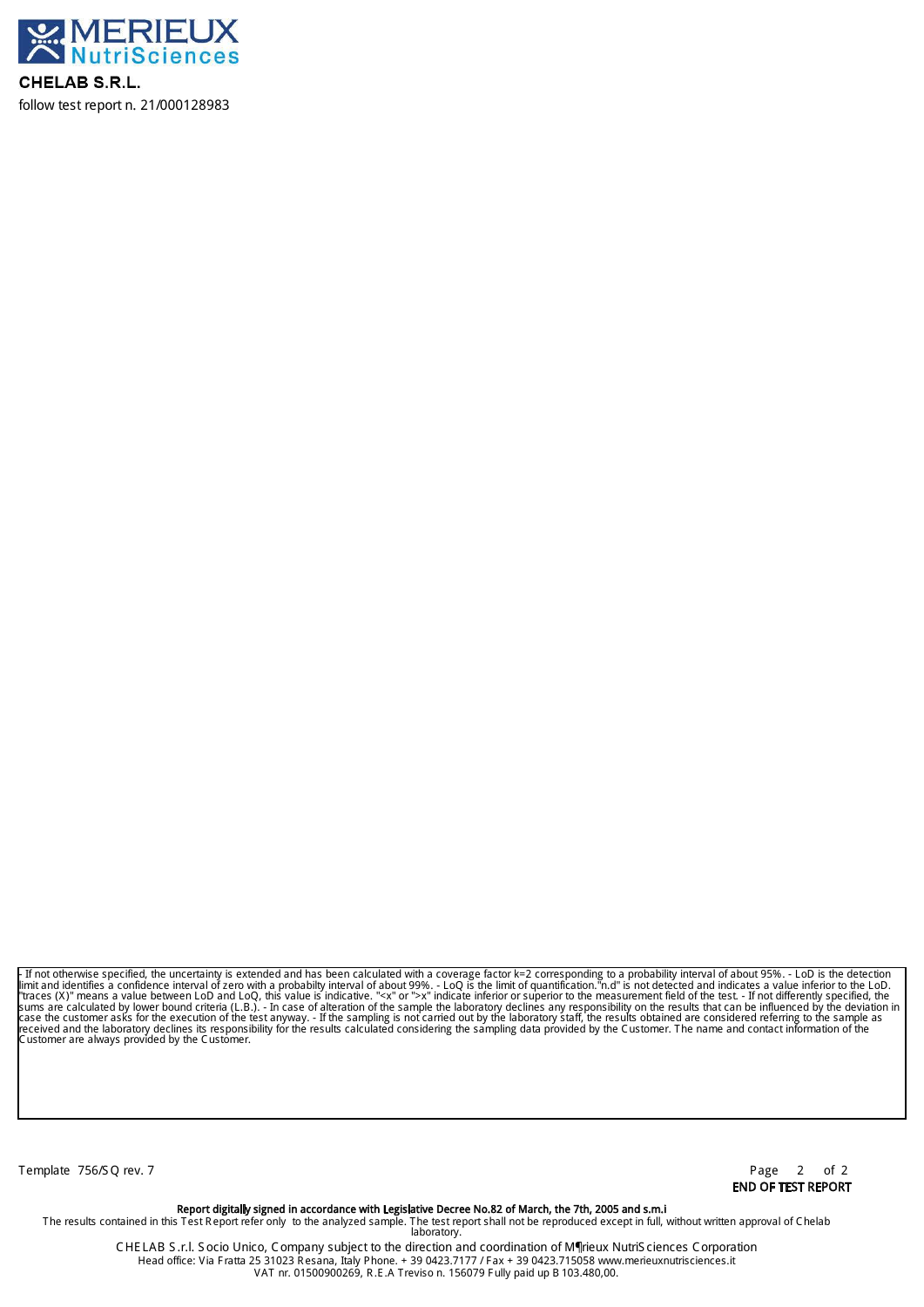

**Laboratory** 

CHELAB SRL MÉRIEUX NUTRISCIENCES 25, VIA FRATTA 31023 RESANA ITALY

**Client** AVS ELECTRONICS SPA

VIA VALSUGANA, 63 35010 CURTAROLO (PD) ITALY

# **SANY SAFE PLUS FLUID**

Evaluation of virucidal activity according to UNI EN 14476:2019

Prepared by: Giorgio Libralesso Date: 16/03/2021

The test results contained in this Test Report refer only to the analyzed sample. This test report can not be copied, even partially, without Chelab's written permission. Chelab S.r.l - Socio Unico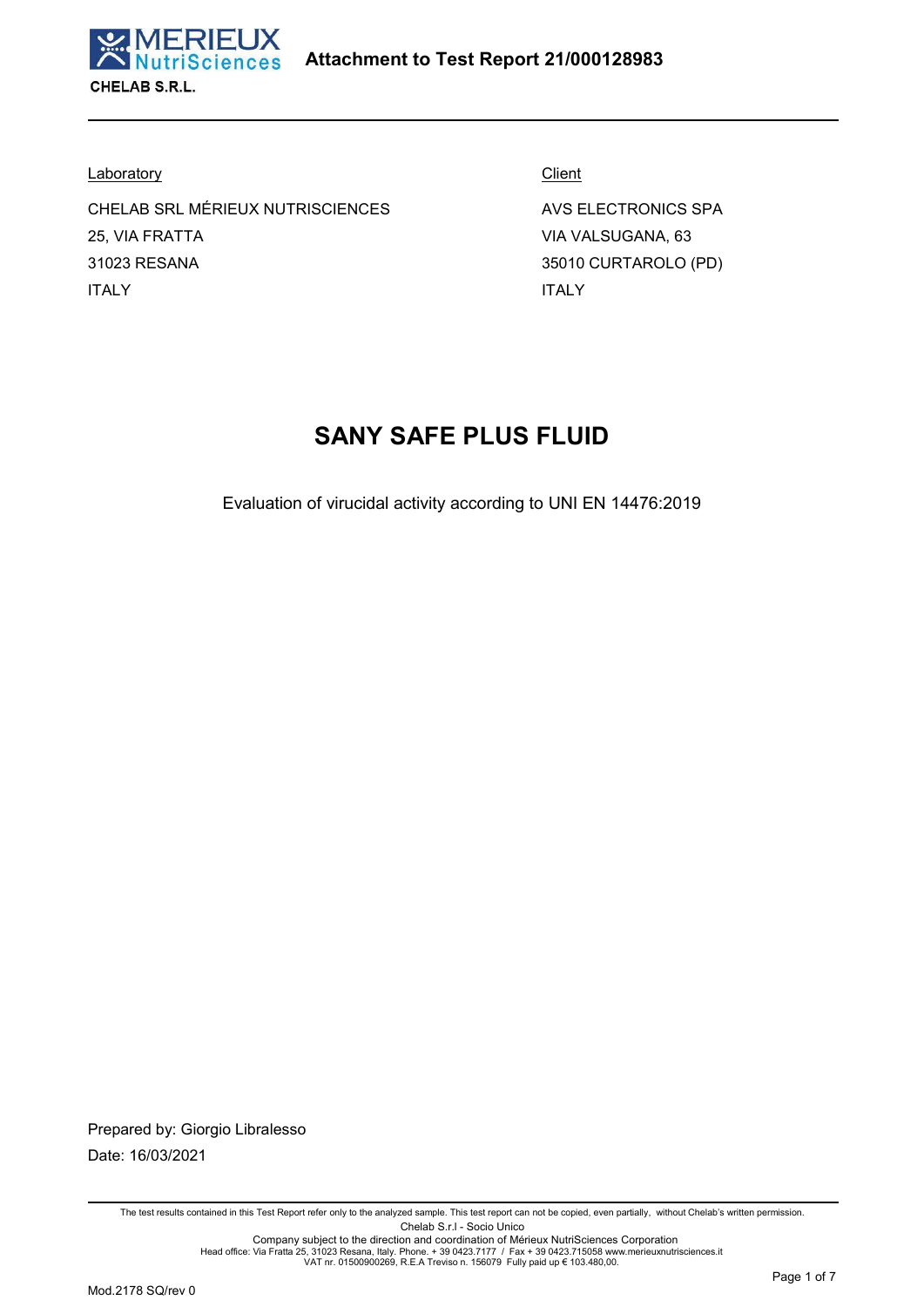

1. Test Method:

UNI EN 14476:2019 Chemical disinfectants and antiseptics – Quantitative suspension test for the evaluation of virucidal activity in the medical area – Test method and requirements (phase 2, step 1)

# 2. Product Identification:

| Product name       | SANY SAFE PLUS FLUID                    |
|--------------------|-----------------------------------------|
| Batch number       | n.a.                                    |
| Manufacturing date | n.a.                                    |
| Expiry date        | n.a.                                    |
| Laboratory number  | 20.537120.0001                          |
| Receiving date     | 16/11/2020                              |
| Storage conditions | RT, darkness                            |
| Product appearance | liquid, clear, colourless               |
| Active substances  | hydrogen peroxide, ethanol, isopropanol |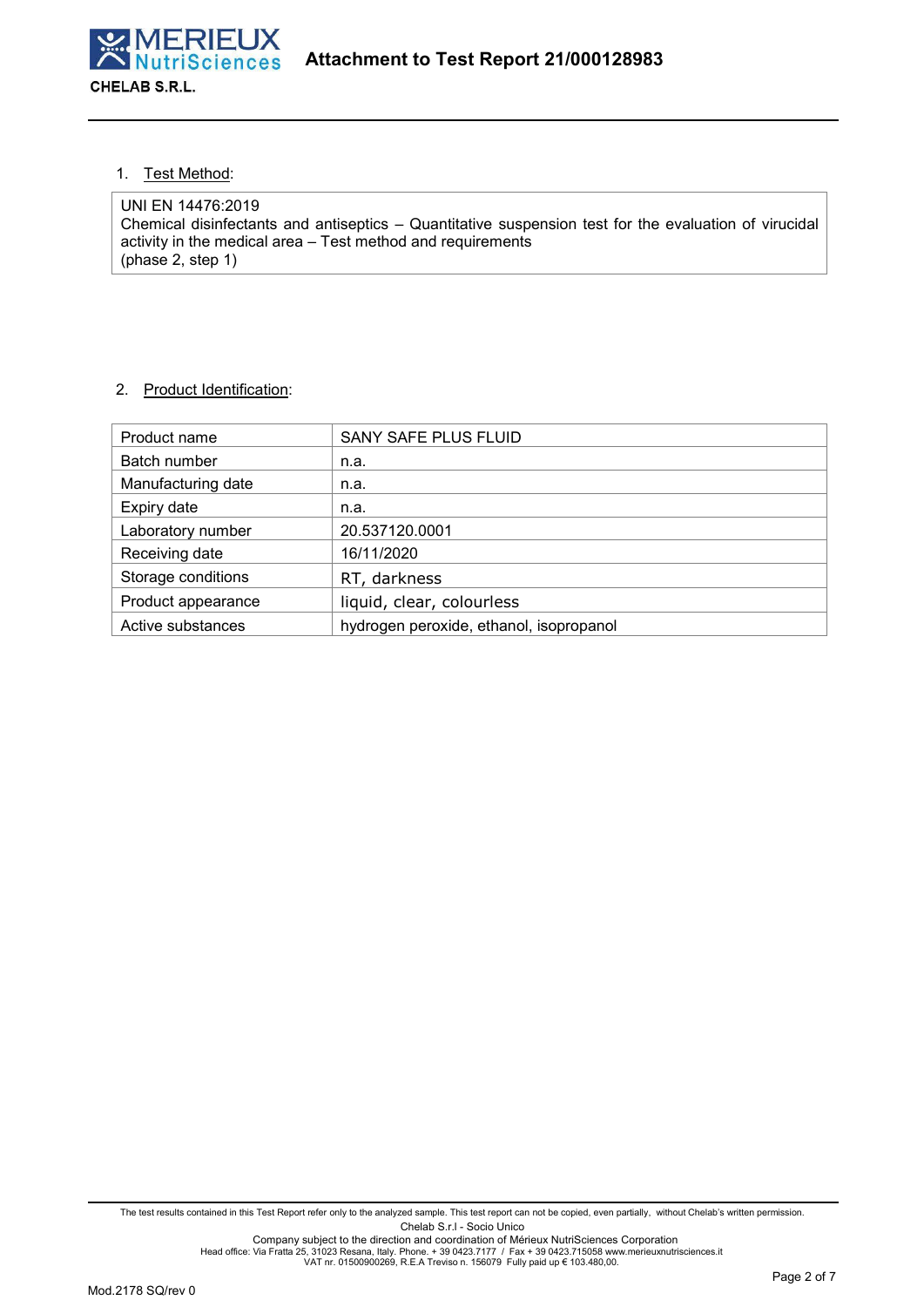

## 3. Evaluation of virucidal activity according to UNI EN 14476:2019

#### 3.1 Test Method: Neutralization filtration method

#### 3.2 Product test concentrations

| dilution | preparation                              | appearance                |
|----------|------------------------------------------|---------------------------|
| 80%      | product as it is                         | liquid, clear, colourless |
| 25%      | solution 31.25% (v/v) in distilled water | liquid, clear, colourless |
| $1\%$    | solution 1.25% (v/v) in distilled water  | liquid, clear, colourless |

#### 3.3 Test conditions

| Test<br>strain<br>(standard)                  |                                                                        |                         |  |  |  |
|-----------------------------------------------|------------------------------------------------------------------------|-------------------------|--|--|--|
| Test<br>strain<br>(additional)                | Bovine Coronavirus (BCoV), Frierich Loeffler Institute<br>S379 Riems   | (passage $n^{\circ}$ 2) |  |  |  |
| Cell lines for<br>test strains<br>propagation | MDBK, BS CL 63-127 for the propagation of Bovine<br>Coronavirus (BCoV) | (passage n° 23+8)       |  |  |  |
| Contact time                                  | 60 min $\pm$ 10 sec (standard)                                         |                         |  |  |  |
| Test<br>temperature                           | 25 °C $\pm$ 1 °C (standard)                                            |                         |  |  |  |
| Interfering<br>substance                      | Bovine albumin 0.3 g/l (clean conditions)                              |                         |  |  |  |
| Incubation<br>conditions                      | 37 °C ± 1 °C, 5 % CO <sub>2</sub>                                      |                         |  |  |  |

# 3.4 Materials and reagents

| Growth<br>medium      | roo<br>ົາ% .<br>MEM<br>−ບພ |
|-----------------------|----------------------------|
| medium<br>Maintenance | FCS<br>$2\%$<br>MEM<br>◡◡  |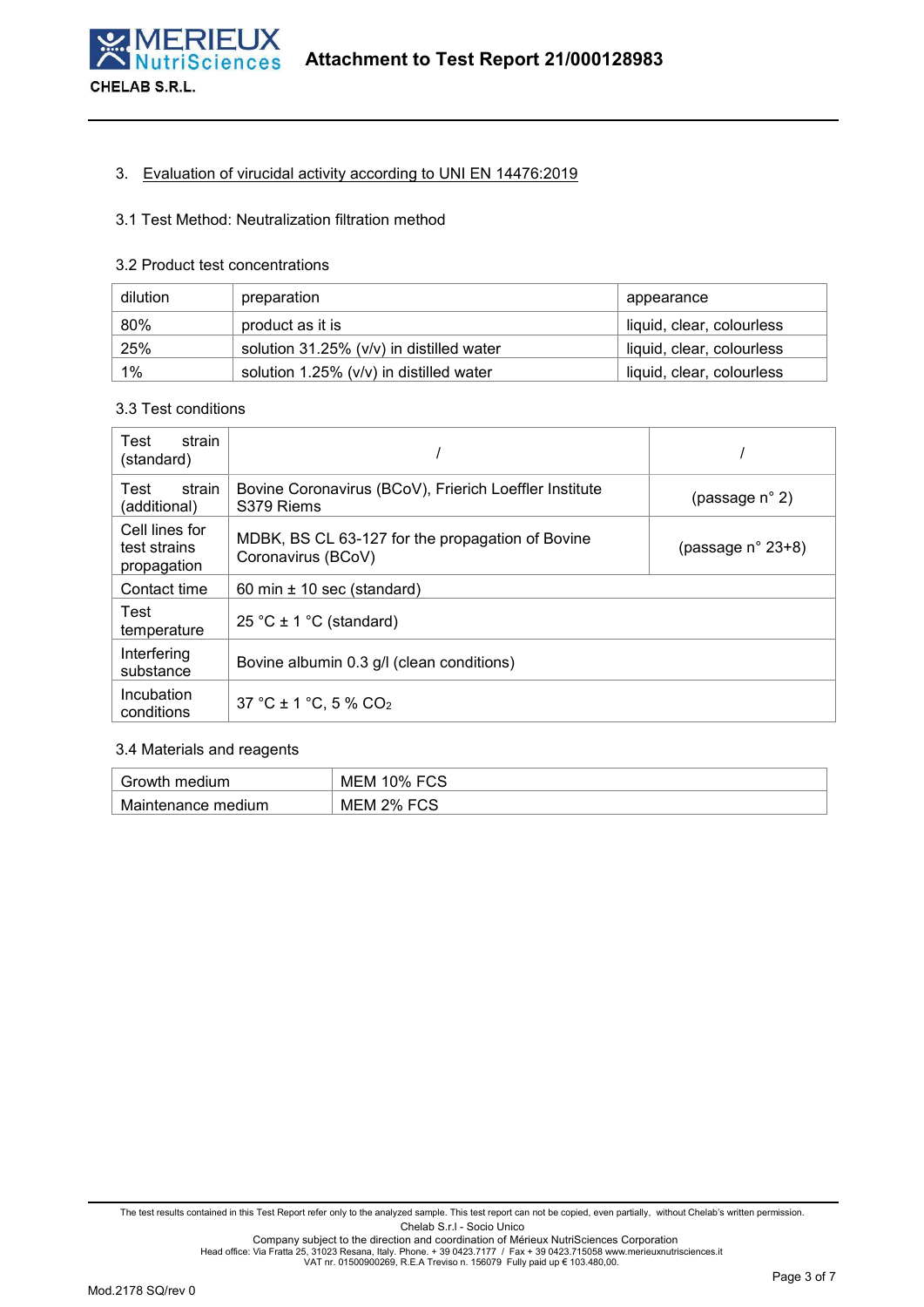

#### 3.5 Remarks

| Stability and appearance of the test mixture during the procedure                                                          | stable, without precipitate                                                   |
|----------------------------------------------------------------------------------------------------------------------------|-------------------------------------------------------------------------------|
| All controls and acceptance criteria resulted satisfied                                                                    |                                                                               |
| The test is valid if at least one concentration of the product<br>demonstrates a log $R \ge 4$ (active concentration)      | At least one concentration of<br>the product demonstrated a log<br>$R \geq 4$ |
| The test is valid if at least one concentration of the product<br>demonstrates a log $R < 4$ (non active concentration)    | At least one concentration of<br>the product demonstrated a log<br>R < 4      |
| "Virucidal activity" can be claimed when the test product is ACTIVE against Adenovirus, Murine<br>Norovirus and Poliovirus |                                                                               |

"Limited spectrum virucidal activity" can be claimed when the test product is ACTIVE against Adenovirus and Murine Norovirus. "Limited virucidal activity" covers all envelope viruses, norovirus, rotavirus and adenovirus.

"Virucidal activity against enveloped viruses" can be claimed when the test product is ACTIVE against Vaccinia virus. "Virucidal activity against enveloped viruses" covers all enveloped viruses only.

#### 3.6 Results: see tables 1-3

#### 3.7 Testing period: 16/12/2020 – 12/03/2021

4. Conclusions

According to UNI EN 14476:2019, the test product SANY SAFE PLUS FLUID, does have virucidal activity (log  $R \ge 4$ ) when used at concentrations

- 80% (product as it is)

under the following test conditions

- Contact time: 60 min  $\pm$  10 sec (standard)
- Temperature:  $25 \text{ °C} \pm 1 \text{ °C}$  (standard)
- $-$  Interfering substance: bovine albumin 0.3 g/l (clean conditions)
- Test strain: Bovine Coronavirus (BCoV)

Head office: Via Fratta 25, 31023 Resana, Italy. Phone. + 39 0423.7177 / Fax + 39 0423.715058 www.merieuxnutrisciences.it<br>VAT nr. 01500900269, R.E.A Treviso n. 156079 Fully paid up € 103.480,00.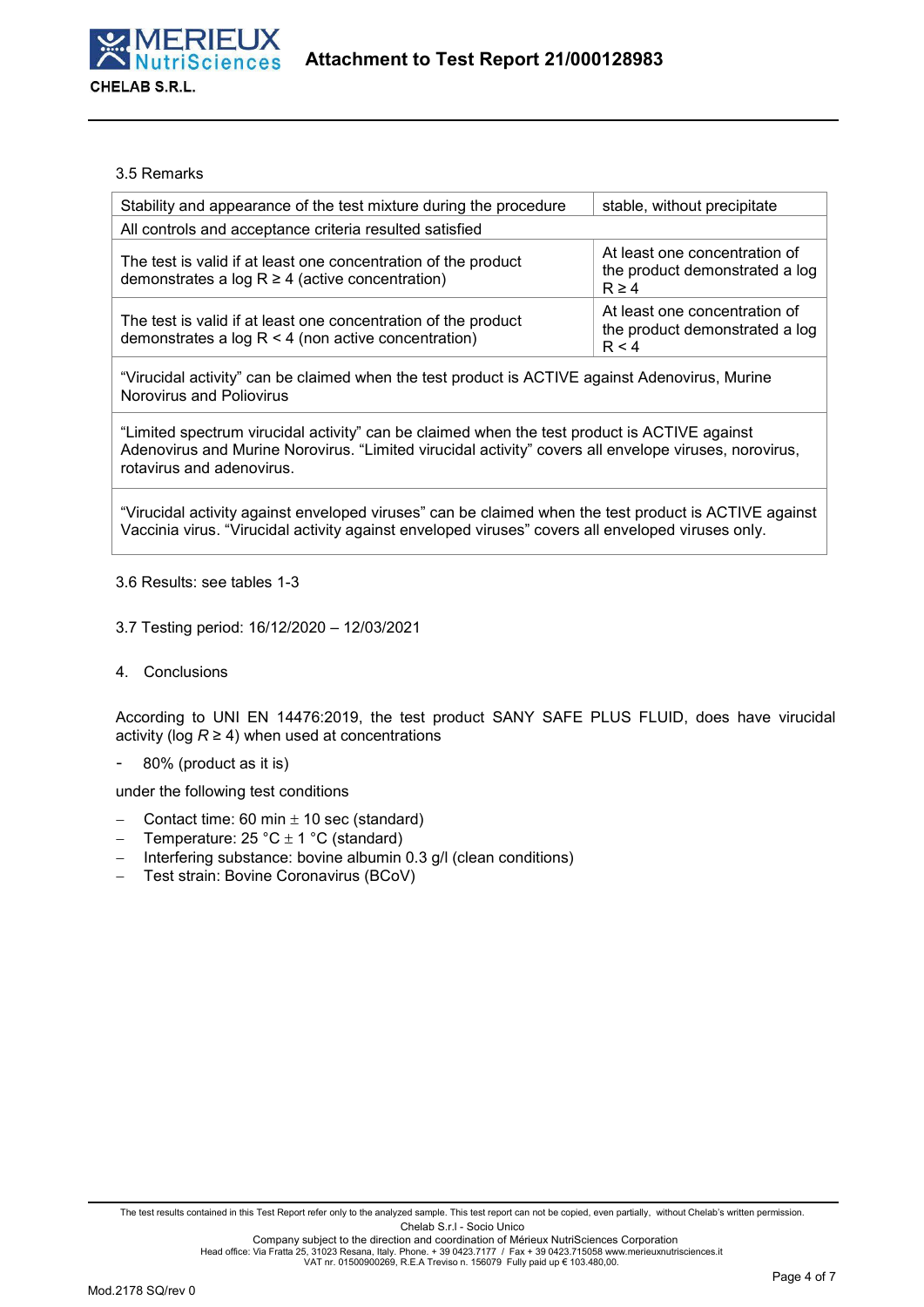#### **Table 1:** Results of the test UNI EN 14476+A2:2019 on Bovine Coronavirus (BCoV)

|                                                                        |                 |                           |                      | <b>BCoV</b>                                   |                                  |                                |                                   |
|------------------------------------------------------------------------|-----------------|---------------------------|----------------------|-----------------------------------------------|----------------------------------|--------------------------------|-----------------------------------|
| <b>Test</b>                                                            | Contact<br>time | Interfering<br>substance  | <b>Concentration</b> | <b>Virus titration</b><br>(Log TCID50)        | <b>Reduction</b>                 | Acceptance<br>criteria         | <b>Result</b>                     |
| <b>Susceptibility</b><br>(Control)                                     | 60 min          | <b>PBS</b>                | $\prime$             | 5,75<br>$(C195\% = 0,328 \rightarrow PASS)$   | $\prime$                         | $\prime$                       | $\prime$                          |
| <b>Susceptibility</b><br>(Test substance)                              | 60 min          | <b>PBS</b>                | 0.0008%*             | 5.625<br>$(C195\% = 0,25 \rightarrow PASS)$   | 0.125<br>$(C195% = 0,412)$       | R < 1                          |                                   |
| <b>Virus Titration</b>                                                 | $0 \text{ min}$ | 0,3 g/l bovine            | $\overline{1}$       | 5,875<br>$(C195\% = 0,366 \rightarrow PASS)$  | $\prime$                         | $\prime$                       | $\prime$                          |
|                                                                        | 60 min          | albumin                   | $\prime$             | 5.75<br>$(C195\% = 0.328 \rightarrow PASS)$   | 0.125<br>$(C195% = 0.491)$       | R < 1                          | <b>PASS</b>                       |
| <b>Reference Virus</b>                                                 | 30 min          | <b>PBS</b>                | 0.7%                 | $≤ 1.5$<br>$(C195\% = 0 \rightarrow PASS)$    | $\geq 4.25$<br>$(C195% = 0,328)$ | n.a.                           | $\prime$                          |
| Inactivation                                                           | 60 min          |                           | 0.7%                 | $\leq 1.5$<br>$(C195\% = 0 \rightarrow PASS)$ | $\geq 4,25$<br>$(C195% = 0.328)$ | n.a.                           | $\prime$                          |
|                                                                        |                 |                           | 80 %                 | $\leq 4.5$<br>$(C195\% = 0 \rightarrow PASS)$ | $\geq 1,25$<br>$(C195% = 0,328)$ | <b>ACTIVE if</b><br>$R \geq 4$ | <b>NOT</b><br><b>DETERMINABLE</b> |
| <b>Virucidal Activity</b>                                              | 60 min          | 0,3 g/l bovine            | 80 %<br>(LVP method) | $\leq 0.99$<br>$(C195% = n.c.)$               | $\ge 5.01$<br>$(C195% = 0.378)$  | <b>ACTIVE if</b><br>$R \geq 4$ | <b>ACTIVE</b>                     |
|                                                                        |                 | albumin                   | 25 %                 | $\leq 3.5$<br>$(C195\% = 0 \rightarrow PASS)$ | $\geq 2.25$<br>$(C195% = 0,328)$ | <b>ACTIVE if</b><br>$R \geq 4$ | <b>NOT</b><br><b>DETERMINABLE</b> |
|                                                                        |                 |                           | 1%                   | 4.625<br>$(C195\% = 0.25 \rightarrow PASS)$   | 1.125<br>$(C195% = 0,412)$       | <b>ACTIVE if</b><br>$R \geq 4$ | <b>NOT ACTIVE</b>                 |
| <b>Efficency of</b><br><b>Product's Activity</b><br><b>Suppression</b> |                 |                           | 80 %                 | 5,75<br>$(C195% = 0,328 \rightarrow PASS)$    | $\Omega$<br>$(C195% = 0,464)$    | $R \leq 0.5$                   | <b>PASS</b>                       |
|                                                                        | 30 min          | 0,3 g/l bovine<br>albumin | 25 %                 | 5,5<br>$(C195\% = 0 \rightarrow PASS)$        | 0,25<br>$(C195% = 0,328)$        | $R \leq 0.5$                   | <b>PASS</b>                       |
|                                                                        |                 |                           | 1 %                  | 5.875<br>$(C195\% = 0,366 \rightarrow PASS)$  | 0.125<br>$(C195% = 0,491)$       | $R \leq 0.5$                   | <b>PASS</b>                       |

\* lowest apparently non cytotoxic dilution

The test results contained in this Test Report refer only to the analyzed sample. This test report can not be copied, even partially, without Chelab's written permission. Chelab S.r.l - Socio Unico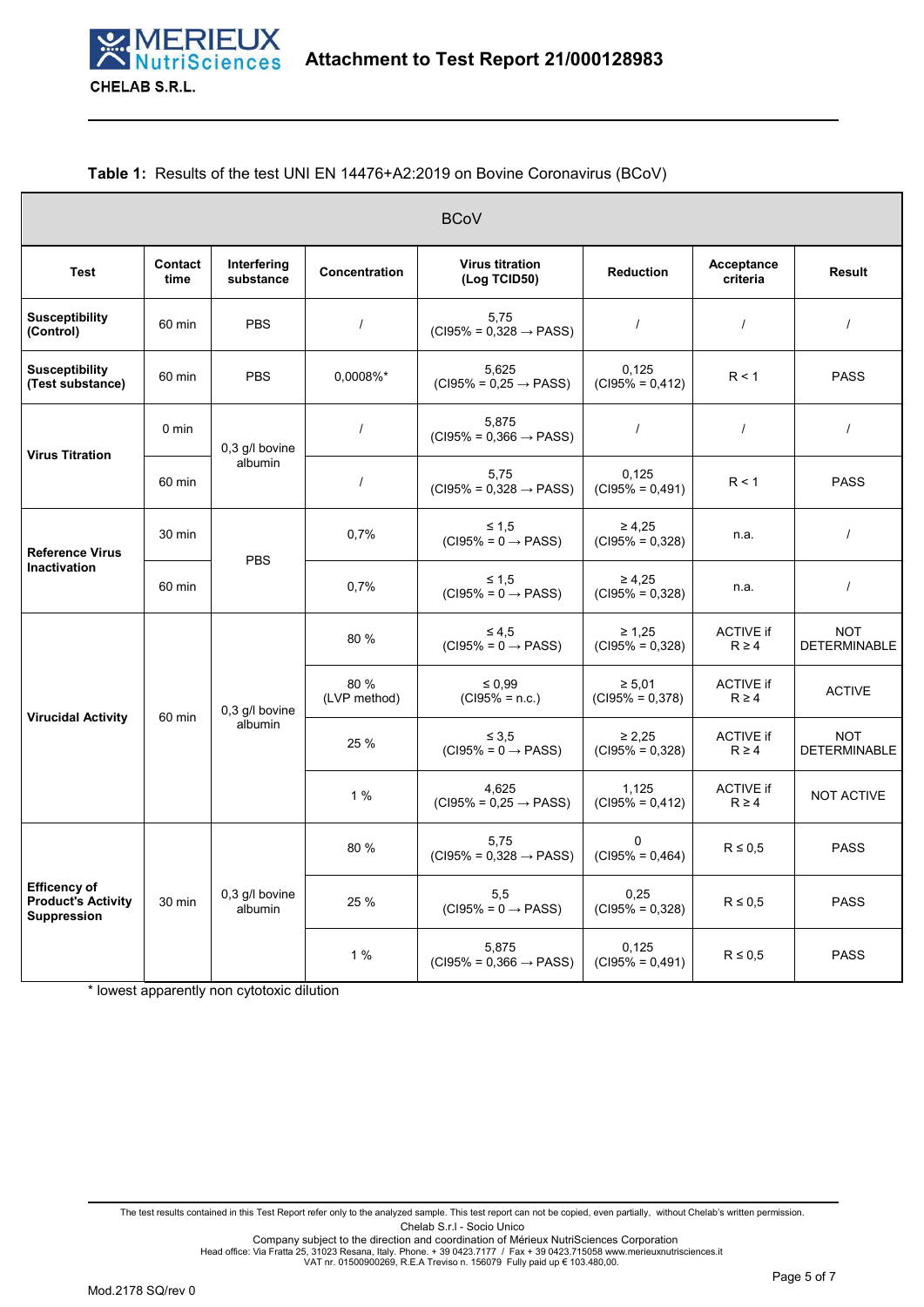## **Table 2:** Raw data UNI EN 14476+A2:2019 on Bovine Coronavirus (BCoV)

|                                                                                  | <b>BCoV</b>     |                                |                                     |                |              |              |              |              |              |              |              |              |              |              |
|----------------------------------------------------------------------------------|-----------------|--------------------------------|-------------------------------------|----------------|--------------|--------------|--------------|--------------|--------------|--------------|--------------|--------------|--------------|--------------|
|                                                                                  |                 |                                | Virus dilution (Log <sub>10</sub> ) |                |              |              |              |              |              |              |              |              |              |              |
| <b>Test</b>                                                                      | Contact<br>time | Interfering<br>substance       | Concentration                       | $-1$           | $-2$         | $-3$         | -4           | -5           | -6           | $-7$         | -8           | -9           | $-10$        | $-11$        |
| <b>Susceptibility</b><br>(Control)                                               | 60 min          | <b>PBS</b>                     | $\prime$                            | 4444<br>4444   | 4444<br>4444 | 4444<br>4444 | 4444<br>4444 | 4444<br>4444 | 0000<br>0044 | 0000<br>0000 | 0000<br>0000 | 0000<br>0000 | 0000<br>0000 |              |
| <b>Susceptibility</b><br>(Test substance)                                        | 60 min          | <b>PBS</b>                     | 0.0008%                             | 4444<br>4444   | 4444<br>4444 | 4444<br>4444 | 4444<br>4444 | 4444<br>4444 | 4000<br>0000 | 0000<br>0000 | 0000<br>0000 | 0000<br>0000 | 0000<br>0000 |              |
| <b>Virus Titration</b>                                                           | $0 \text{ min}$ | $0,3$ g/l<br>bovine            | $\prime$                            | $\prime$       | 4444<br>4444 | 4444<br>4444 | 4444<br>4444 | 4444<br>4444 | 0000<br>0444 | 0000<br>0000 | 0000<br>0000 | 0000<br>0000 | 0000<br>0000 | 0000<br>0000 |
| <b>Virus Titration</b>                                                           | 60 min          | albumin                        | $\prime$                            | $\overline{1}$ | 4444<br>4444 | 4444<br>4444 | 4444<br>4444 | 4444<br>4444 | 0000<br>0044 | 0000<br>0000 | 0000<br>0000 | 0000<br>0000 | 0000<br>0000 | 0000<br>0000 |
| <b>Reference Virus</b><br>Inactivation                                           | 30 min          |                                | 0,7%                                | $\prime$       | 0000<br>0000 | 0000<br>0000 | 0000<br>0000 | 0000<br>0000 | 0000<br>0000 | 0000<br>0000 | 0000<br>0000 | 0000<br>0000 | 0000<br>0000 | 0000<br>0000 |
| <b>Reference Virus</b><br><b>Inactivation</b>                                    | 60 min          | <b>PBS</b>                     | 0.7%                                | $\prime$       | 0000<br>0000 | 0000<br>0000 | 0000<br>0000 | 0000<br>0000 | 0000<br>0000 | 0000<br>0000 | 0000<br>0000 | 0000<br>0000 | 0000<br>0000 | 0000<br>0000 |
|                                                                                  |                 |                                | 80 %                                | $\overline{1}$ | CCCC<br>CCCC | CCCC<br>CCCC | CCCC<br>CCCC | 0000<br>0000 | 0000<br>0000 | 0000<br>0000 | 0000<br>0000 | 0000<br>0000 | 0000<br>0000 | 0000<br>0000 |
| <b>Virucidal</b><br><b>Activity</b>                                              | 60 min          | $0,3$ g/l<br>hovine<br>albumin | 25 %                                | $\prime$       | CCCC<br>CCCC | CCCC<br>CCCC | 0000<br>0000 | 0000<br>0000 | 0000<br>0000 | 0000<br>0000 | 0000<br>0000 | 0000<br>0000 | 0000<br>0000 | 0000<br>0000 |
|                                                                                  |                 |                                | 1 %                                 | $\prime$       | CCCC<br>CCCC | 4444<br>4444 | 4444<br>4444 | 0400<br>0000 | 0000<br>0000 | 0000<br>0000 | 0000<br>0000 | 0000<br>0000 | 0000<br>0000 | 0000<br>0000 |
| <b>Efficency of</b><br><b>Product's</b><br><b>Activity</b><br><b>Suppression</b> |                 |                                | 80 %                                | CCCC<br>CCCC   | CCCC<br>CCCC | CCCC<br>CCCC | 4444<br>4444 | 4444<br>4444 | 4000<br>4000 | 0000<br>0000 | 0000<br>0000 | 0000<br>0000 | 0000<br>0000 |              |
|                                                                                  | 30 min          | $0,3$ g/l<br>bovine<br>albumin | 25 %                                | CCCC<br>CCCC   | CCCC<br>CCCC | 4444<br>4444 | 4444<br>4444 | 4444<br>4444 | 0000<br>0000 | 0000<br>0000 | 0000<br>0000 | 0000<br>0000 | 0000<br>0000 |              |
|                                                                                  |                 |                                | 1%                                  | CCCC<br>CCCC   | 4444<br>4444 | 4444<br>4444 | 4444<br>4444 | 4444<br>4444 | 4440<br>0000 | 0000<br>0000 | 0000<br>0000 | 0000<br>0000 | 0000<br>0000 |              |

1 to 4 = virus detectable  $/ 0$  = no virus

The test results contained in this Test Report refer only to the analyzed sample. This test report can not be copied, even partially, without Chelab's written permission. Chelab S.r.l - Socio Unico